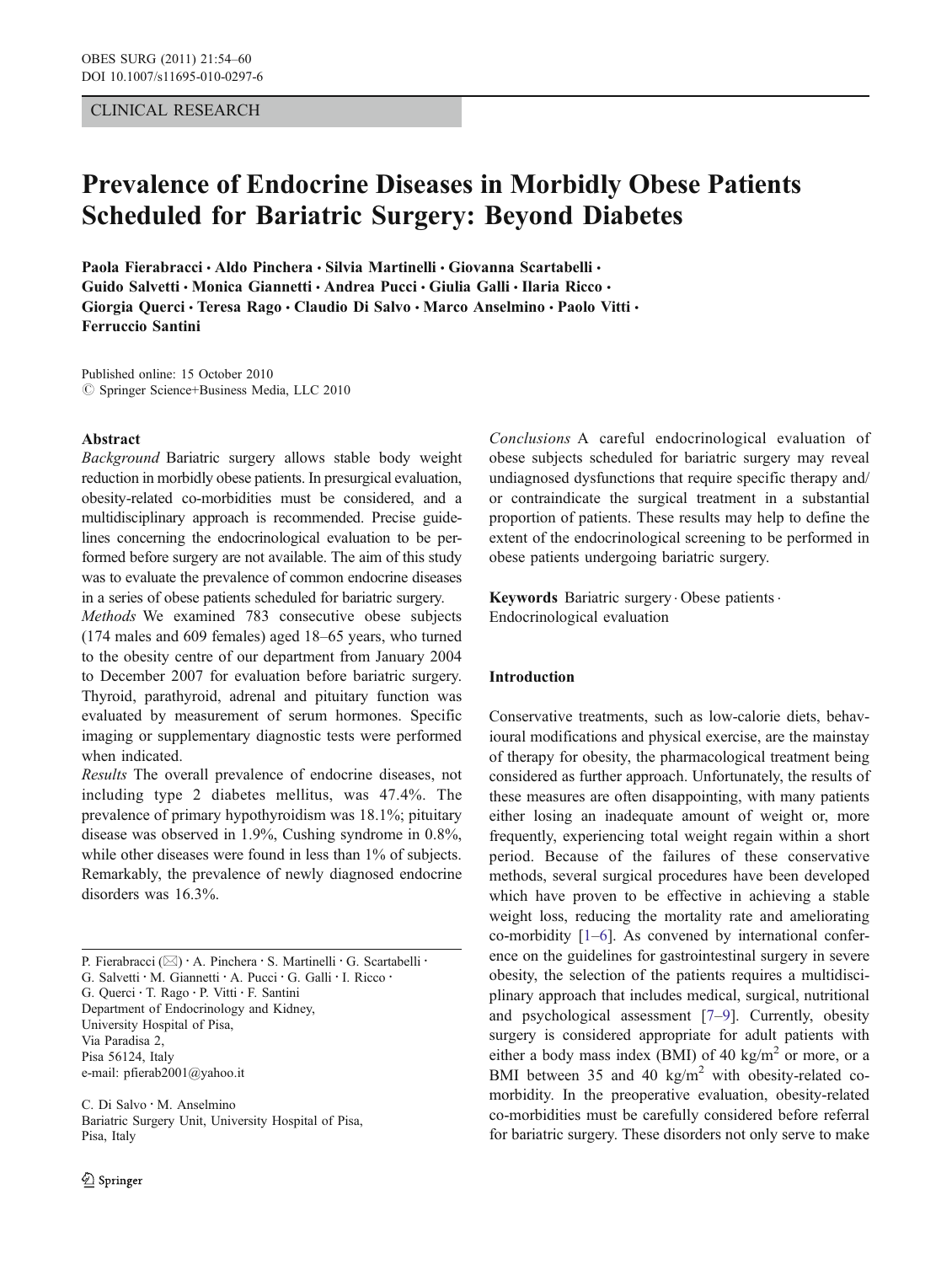the patient a stronger candidate for surgery, but specific therapies must also be evaluated and optimized to reduce perioperative morbidity and mortality. Contraindications to bariatric surgery should be considered. In particular, endocrinological disorders that may cause obesity should be identified since patients may experience substantial weight loss with specific treatment of their disease, and in any case, they should not undergo bariatric surgery until the disease is properly managed [\[10](#page-5-0)–[12](#page-5-0)]. However, precise guidelines concerning the endocrinological evaluation of patients scheduled for bariatric surgery are currently not available.

The aim of this study was to evaluate the prevalence of common endocrine diseases in a series of obese patients scheduled for bariatric surgery, to reveal undiagnosed dysfunctions that may require specific therapy and/or contraindicate the surgical treatment.

#### Materials and Methods

## Patients

We examined 783 consecutive obese subjects (174 males and 609 females) aged 18–65 years (mean age $\pm$ SD, 44 $\pm$ 12 years) who turned to the obesity centre of our department from January 2004 to December 2007 for evaluation before bariatric surgery. Clinical, haematological and instrumental examinations of each patient were performed following international guidelines for the treatment of obesity [\[8](#page-5-0), [9,](#page-5-0) [13\]](#page-5-0), and each patient was treated according to appropriate protocols for his/her condition. The main phenotype characteristics of the study group are shown in Table 1.

#### Methods

BMI was calculated as the weight in kilogrammes divided by the square of the height in metres. Standing height without shoes was measured (to the nearest 1 cm) with the use of a stadiometer. Body weight in light clothing was

Table 1 Main phenotype characteristics of 174 males and 609 females scheduled for bariatric surgery

| Males            | Females          |
|------------------|------------------|
| $43 \pm 11$      | $44 \pm 12$      |
| $46.8 \pm 8.5$   | $45.2 \pm 7.7$   |
| $141.7 \pm 25.1$ | $116.7 \pm 21.6$ |
| $1.74 \pm 0.08$  | $1.61 \pm 0.07$  |
| $137.5 \pm 14.9$ | $123.1 \pm 15.6$ |
| $130.8 \pm 15.7$ | $130.5 \pm 14.5$ |
|                  |                  |

Values are reported as mean±SD

WC waist circumference, HC hip circumference

measured (to the nearest 0.1 kg) with the use of a digital electronic scale. Waist circumference (to the nearest 1 cm) was measured, in the standing position, midway between the iliac crest and the lower costal margin. Hip circumference (to the nearest 1 cm) was measured, in the standing position, at the maximum circumference over the buttocks.

In all subjects, blood samples were drawn after an overnight fasting for measurement of various serum hormones and serum glucose. Standard diagnostic criteria were used to classify people without diagnosed diabetes, with administration of 75 g oral glucose tolerance test when needed [\[14\]](#page-5-0). FT4 and FT3 were measured by an automated analyser with a chemiluminescent method (Vitros, Ortho-Clinical Diagnostics, Johnson and Johnson, Amersham, UK); the normal range was 7.0– 17.0 pg/ml for FT4 and 2.7–5.7 pg/ml for FT3. Thyroid Stimulating Hormone (TSH) was measured by a solid phase, twosite chemiluminescent immunometric assay (third-generation TSH Immulite 2000, Siemens Medical Solutions Diagnostics, Los Angeles, USA); the normal range was  $0.4-3.4 \mu U/ml$ .

Antithyroglobulin and antithyroperoxidase autoantibodies (TPOAb) were determined by automated analyser enzyme immunoassay system (AIA-1800, Tosoh Corporation, Tokyo, Japan). Values greater than 30 and 10 U/ml, respectively, were considered positive. Calcitonin was measured by an immunoradiometric assay (IRMA-hCT, CIS Bio International, Gif-Sur Yvette Cedex, France). A value greater than 10 pg/ml was considered positive. Intact Parathyroid Hormone (PTH) was measured by a chemiluminescent immunoassay (Liason, DiaSorin, Stillwater, MN, USA) and ionized calcium by calcium ion selective electrode method (Nova Biomedical, Maltham, MS, USA); normal values in our laboratory were as follows: PTH 10–65 pg/ml, ionized calcium 1.13– 1.30 mmol/L, respectively. 25OH vitamin D (25-OHD) was measured by a radioimmunoassay (DiaSorin, Stillwater, MN, USA); values greater than 30 ng/ml were considered sufficient [\[15\]](#page-5-0). Cortisol was measured by a solid-phase competitive chemiluminescent enzyme immunoassay (Immulite 2000, Siemens Medical Solutions Diagnostics, Los Angeles, USA). The normal range for basal cortisol at  $8:00$  AM was  $85-260$  ng/ ml. Adrenocorticotropic Hormone (ACTH) was measured by an immunoradiometric assay (ELISA-ACTH, CISbio International, Gif-Sur Yvette Cedex, France); the normal range was 9–52 pg/ml. Follicle Stimulating Hormone (FSH), Luteinizing Hormone (LH), estradiol, progesterone, testosterone and prolactin (PRL) were measured by automated immunoassay analysers (Unicell, Beckman Coulter, Fullerton, CA). Macroprolactin was excluded by measuring serum PRL after polyethilenglycole precipitation [\[16\]](#page-5-0). Serum GH and IGF 1 were determined by advantage chemiluminescent commercial kits (Nichols Institute Diagnostics, San Juan, Capistrano, CA, USA).

Thyroid ultrasound examination was performed in all patients using a real-time instrument (Technos, Esaote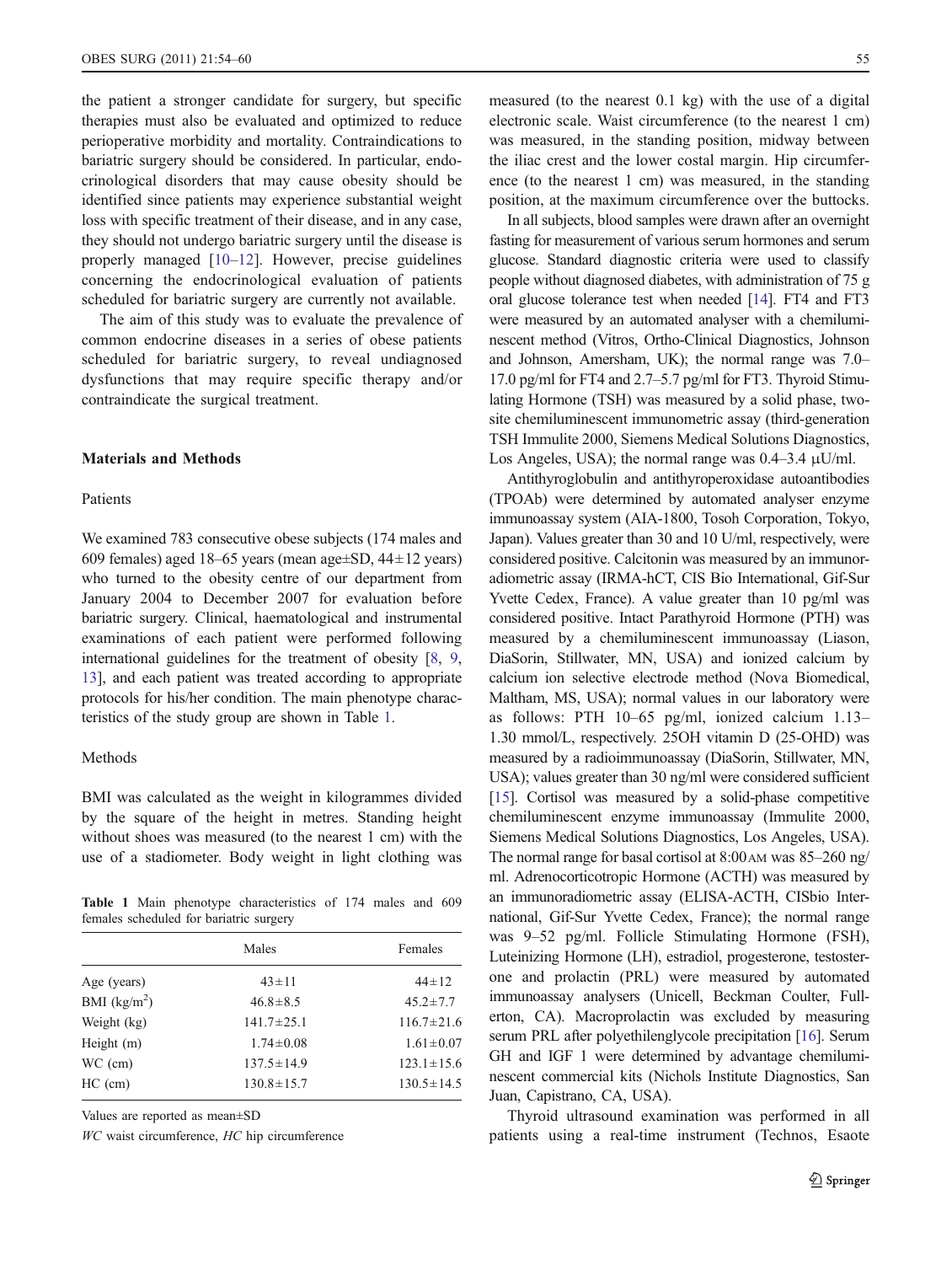Biomedica, Genova, Italy), with a 7.5-MHz linear transducer. The thyroid volume was calculated according to the formula of the ellipsoid model: width  $\times$  length  $\times$ thickness  $\times$  0.52 [\[17\]](#page-5-0). Upper normal limit for thyroid volume was 18 ml in males and 13 ml in females [\[18](#page-6-0)]. Fine-needle aspiration of nodular lesions greater than 1 cm was also performed for cytological examination. Thyroid diseases were diagnosed according to guidelines for diagnosis of thyroid diseases [[19\]](#page-6-0).

Hypercortisolism was diagnosed by administering 1 mg dexamethasone orally at 11:00 PM and by measuring serum cortisol the following morning between 8:00 and 9:00 AM. Suppression of serum cortisol to 30 ng/ml was chosen as the cut-off point for normal suppression in obese subjects [\[20](#page-6-0)]. In patients with serum cortisol levels>30 ng/ml, hypercortisolism was suspected. False-positive results were detected by a normal suppression of cortisol on a standard Liddle 48 h 2 mg/day low dexamethasone suppression test. When hypercortisolism was confirmed, further evaluations were performed to differentiate between ACTH-dependent and independent forms including an overnight 8 mg dexamethasone test, CT or magnetic resonance imaging (MRI) when indicated. Abdominal ultrasound evaluation was performed in all patients. Measurement of serum catecholamines, aldosterone and renin was performed in cases of incidentally discovered adrenal masses. The diagnosis of primary hyperparathyroidism was based on the finding of increased ionized calcium and serum PTH concentrations in the absence of 25-OHD deficiency; specific imaging was performed to locate parathyroid adenomas. Low serum 25-OHD, IGF-I and testosterone (in men) are common findings in morbidly obese subjects, secondary to obesity and reversible after weight loss. We did not include them among endocrine diseases or perform specific diagnostic procedures for these disorders.

## **Results**

One hundred and ninety-four subjects had type 2 diabetes mellitus (24.8%). Among them, 52 were firstly diagnosed at the time of evaluation, and adequate treatment was started and optimized before surgery.

The overall prevalence of other endocrine diseases was 47.4% (371/783 patients). Among them, 16 patients had two or more coexisting endocrine diseases.

Thyroid disease was by far the most frequent. Among 206 patients with nodular disease, 75 patients were firstly diagnosed during our evaluation. Fine-needle aspiration showed a suspicious of malignancy in four patients with thyroid nodules, who underwent thyroidectomy; the pathological examination revealed a papillary thyroid cancer in all of them. One medullary thyroid cancer was found on

histology in one subject with a thyroid nodule associated with elevated serum calcitonin.

One hundred and thirty-four subjects had autoimmune thyroiditis; thirty-eight were euthyroid; 96 subjects were hypothyroid. Nine hypothyroid subjects were firstly diagnosed at the time of evaluation with serum TSH values ranging from 3.84 to 14.8  $\mu$ U/ml, and levothyroxine (LT4) replacement therapy was started. Thirty-five subjects had acquired hypothyroidism after thyroidectomy for nodular goitre, Graves' disease or thyroid carcinoma. Nine subjects were hypothyroid after radioiodine treatment for Graves' diseases or toxic adenoma. One subject was under LT4 treatment for amiodarone-induced hypothyroidism; a second one was diagnosed at the time of our evaluation, and LT4 was then administered. The overall prevalence of acquired hypothyroidism was 142/783 (18.1%). Among patients already under LT4 therapy, the daily dose had to be increased in 33 subjects and decreased in 22 to restore euthyroidism before surgery. Graves' disease was newly diagnosed in two subjects, and specific therapy was then administered.

Cushing's syndrome was diagnosed in six patients. Further evaluation allowed us to diagnose five patients with ACTH-dependent hypercortisolism due to pituitary adenomas and one with ACTH-independent hypercortisolism due to adrenal adenoma. In all cases, bariatric surgery was not performed, and patients were treated appropriately as to their disease. Interestingly enough, none of these patients had clinical features evocative of Cushing's syndrome (Fig. [1\)](#page-3-0). One additional patient had been previously operated on for an ACTH-secreting pituitary adenoma and had a normal pituitary function at the time of evaluation. One patient had previously undergone monolateral surrenectomy for a cortisol-secreting adenoma. No additional functioning adrenal nodules were detected in our cohort of obese subjects. One case of primary aldosteronism due to bilateral idiopathic adrenal hyperplasia with low serum potassium and hypertension was diagnosed, and appropriate treatment was then started.

In four subjects, asymptomatic hypercalcaemia with increased serum PTH concentrations and normal serum 25OH-D was found. Further evaluation by conventional means allowed us to diagnose primary hyperparathyroidism. Three of these patients were then submitted to parathyroid surgery according to the guidelines fixed by the NIH consensus development conference statement on primary hyperparathyroidism [\[21\]](#page-6-0), and a parathyroid adenoma was histologically confirmed. The fourth one did not meet the criteria for surgery and was placed on followup. Three subjects had acquired hypoparathyroidism postthyroidectomy and were receiving calcium and calcitriol replacement therapy; in all of them, the dose regimen had to be optimized before surgery.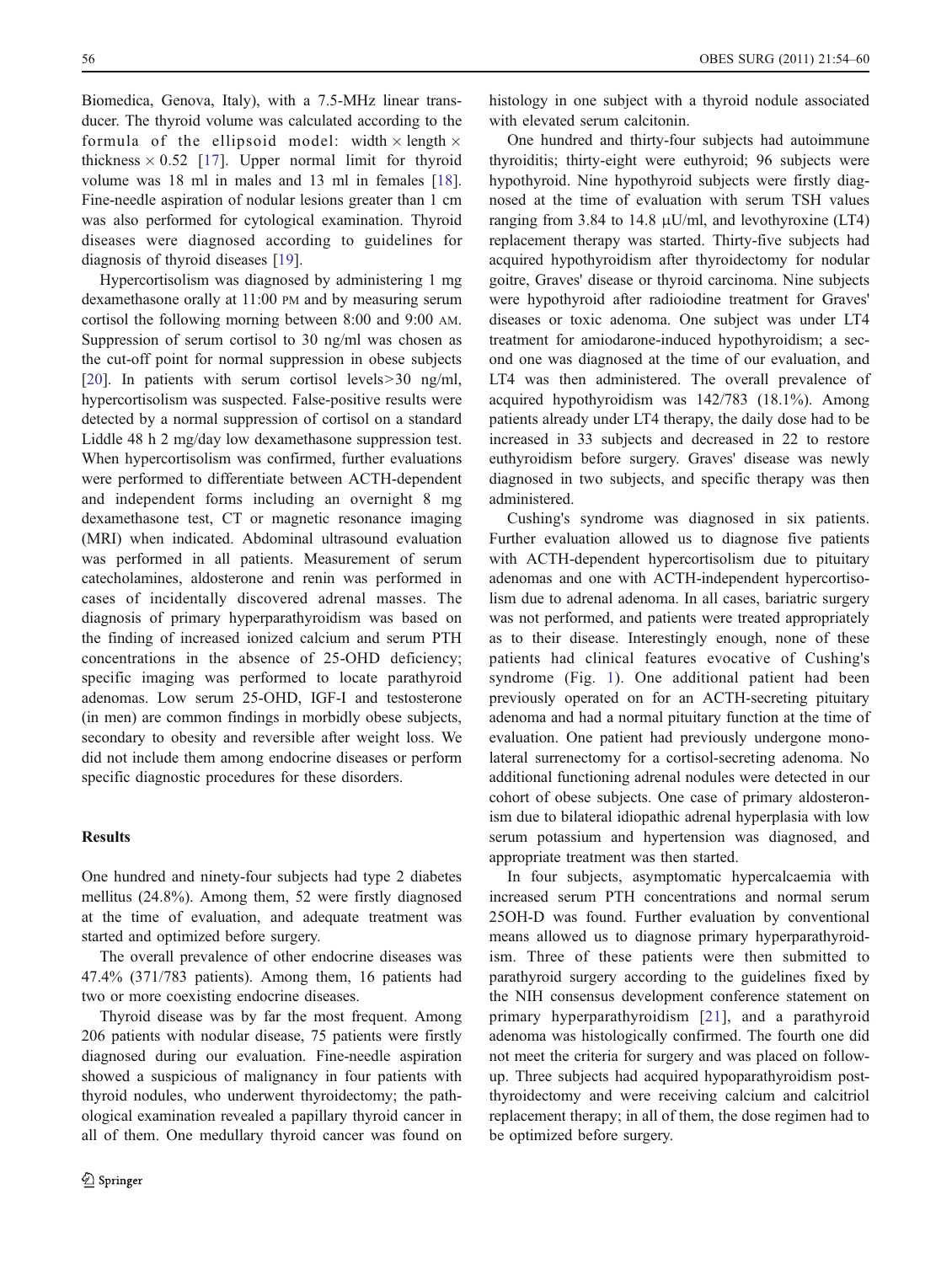<span id="page-3-0"></span>

Fig. 1 The obese phenotype of two representative patients with Cushing's syndrome (a) and (b) as compared with two patients with central obesity and normal adrenal function (c) and (d). The four patients belonged to the study group

The basal assessment of pituitary function revealed low serum concentrations of FSH and LH in two postmenopausal women and asymptomatic hyperprolactinemia in one premenopausal woman; an MRI of the pituitary region showed an empty sella in all three subjects. No additional hormonal abnormalities were discovered, and no specific treatment was required in these three women. One man was found with hyperprolactinemia; the MRI revealed a pituitary macroadenoma that required surgical excision. The histological examination and immunohistochemical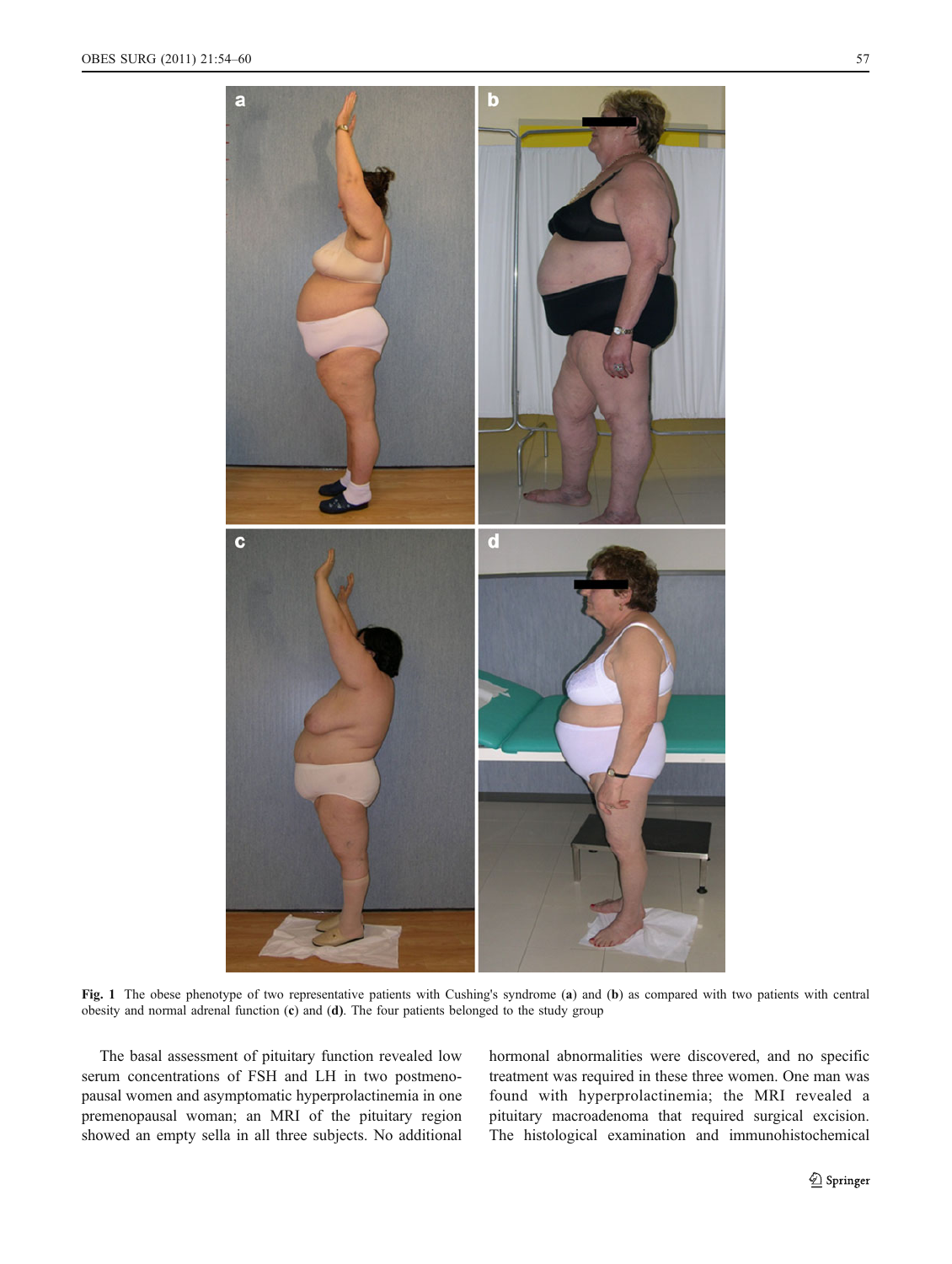staining showed a non-functioning pituitary adenoma. Four subjects had previously diagnosed asymptomatic empty sella with normal pituitary function, and one had a previously diagnosed prolactinoma under dopaminergic treatment.

Overall, beyond diabetes, in our cohort of obese subjects who were candidates for bariatric surgery, the prevalence of newly diagnosed endocrine disorders was 128/783 (16.3%; Table 2); among these, 30 patients needed a specific therapy.

## Discussion

The number of surgical procedures for the treatment of obesity has been steadily increasing worldwide during the past decades. Several factors contribute to this trend including the increase in the prevalence of extreme class III obesity, the limited effectiveness of medical therapies and a growing body of literature supporting the positive effects of durable and substantial weight loss after bariatric surgery on weight-related co-morbidities and, in general, on the relative risk of death [[1](#page-5-0)–[6\]](#page-5-0). To increase the success rate and in order to diminish the complication rate of surgery, a multidisciplinary approach is recommended. The medical evaluation includes assessment for the conditions that commonly accompany severe obesity such as diabetes, hypertension, hyperlipidemia, coronary artery disease, sleep apnoea, pulmonary hypertension and musculoskeletal disease [\[7](#page-5-0), [22](#page-6-0)–[24](#page-6-0)]. Careful selective investigation of these conditions in subjects with high surgical risk serves several purposes. It facilitates optimal medical management before surgery, identifies problems that may influence the perioperative and postoperative course and provides a baseline set of clinical data for evaluating the benefit of surgery. In addition, the multidisciplinary approach should include a

Table 2 Prevalence of newly diagnosed endocrine diseases in 783 obese subjects scheduled for bariatric surgery

|                                      | Number of patients |
|--------------------------------------|--------------------|
| Nodular goitre                       | 70                 |
| Thyroid carcinoma                    | 5                  |
| Autoimmune thyroiditis (hypothyroid) | 35(9)              |
| Amiodarone induced hypothyroidism    |                    |
| Graves' disease                      | 2                  |
| Cushing's syndrome                   | 6                  |
| Primary hyperparathyroidism          | 4                  |
| Pituitary adenoma                    |                    |
| Empty sella                          | 3                  |
| Primary aldosteronism                |                    |
| Total                                | 128                |

supervised training to improve the motivation to life style change and increase patients' strength.

With regard to endocrine diseases, it could be argued that the clinical examination of the patient should be sufficient to guide the diagnostic process. However, the complications that are frequently associated with obesity could mask a concomitant endocrine dysfunction. Additionally, there are several common endocrine disorders that, if not properly identified and treated, may represent a limit for the success rate of the bariatric surgery or may increase the perioperative risk.

The prevalence of type 2 diabetes mellitus in our cohort was 24.8%, similar to that reported in a comparable population of obese subjects [[4\]](#page-5-0). It should be underlined that the development of type 2 diabetes and its severity depends on many variables, and duration of obesity before effective treatment has a major impact. Among other endocrinopathies, the prevalence of newly diagnosed diseases was 16.3% while the overall prevalence of endocrine diseases was 47.4%. Like in the general population, thyroid diseases were the most frequent endocrine disorders. The prevalences of nodular disease (26.3%) and autoimmune thyroiditis (17.1%) were higher than that reported in an iodine deficiency Italian community (17% and 3.5%, respectively) [\[18](#page-6-0)]. This apparent discrepancy is due to the high proportion, among our obese subjects, of adult females (77.8%) who represent the subgroup of population with the greatest prevalence of thyroid disease. The prevalence of hypothyroidism for any causes was 18.4%, similar to the prevalence reported in previous studies on obese subjects scheduled for bariatric surgery [\[25](#page-6-0)–[28](#page-6-0)]. It should be highlighted that, in ten patients, hypothyroidism was undiagnosed at the initial observation, and they had to start an adequate replacement therapy before surgery.

The five newly diagnosed thyroid cancer patients (four with papillary and one with medullary cancers) are also remarkable because their diagnosis changed the clinical approach and delayed the bariatric surgery that was performed when the remission of neoplasia was documented. Yet, the sample size of our cohort is too small to ascertain whether obesity represents a risk factor for thyroid cancer.

In our study group, we found a prevalence of Cushing's diseases of 0.8%, greater than that reported in the general population [[29\]](#page-6-0). Previous studies [\[20](#page-6-0), [30](#page-6-0)–[32](#page-6-0)] showed a prevalence of Cushing's diseases in diabetic and nondiabetic obese subjects ranging from 1 to 5.7%. Recently, among 369 overweight or obese subjects, none was found to have Cushing's syndrome [[33\]](#page-6-0). Overall, these results indicate that, among obese subjects, patients with Cushing's disease correspond to a small proportion, and monitoring for worsening symptoms over time may be more useful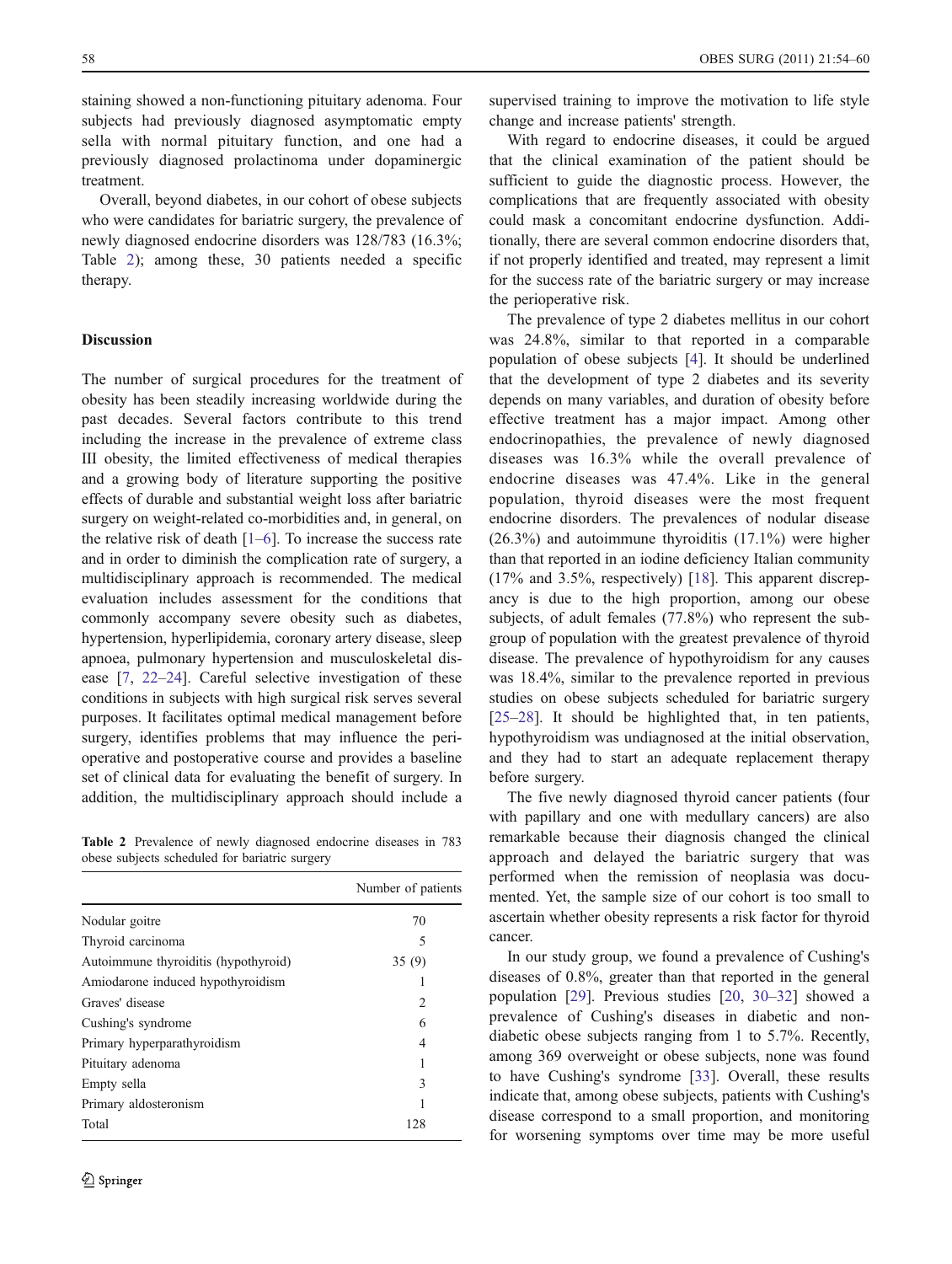<span id="page-5-0"></span>than routine screening. However, in view of bariatric surgery, also considering the possible lack of distinguishable features of hypercortisolism in severely obese subjects, we believe that a simple overnight 1 mg dexamethasone test may be performed to avoid an improper treatment of patients with Cushing's syndrome. With regard to primary hyperparathyroidism, we found a prevalence of 0.5%, similar to that reported in the general population [\[34](#page-6-0), [35](#page-6-0)]. The prevalence of pituitary dysfunction was also low.

It should be emphasized that the results of this study, whilst representative of a population of severely obese subjects who were candidates for bariatric surgery, cannot be extended to the entire obese population. Indeed, the prevalence of various disorders may be overestimated since it was derived from a selected group of subjects who sought treatment for their condition, and their perceived well-being could have been affected by an underlying disease associated with obesity. In addition, it will be interesting to reconsider the course of the various endocrine diseases after effective weight loss due to bariatric surgery.

The endocrinological evaluation performed in these subjects was far more extensive that would ever be justified for such patients outside of the study aim. We believe that the results of the study do not warrant sweeping recommendations to screen all bariatric patients for all potential endocrine disorders, also considering the costs and resource use that this recommendation would carry. Yet, the prevalence of unrecognized hypothyroidism, hyperthyroidism and Cushing's syndrome in our study group was noteworthy, and, in our view, it is sufficiently high to suggest pre-operative screening of these conditions.

In conclusion, a careful endocrinological evaluation of obese subjects scheduled for bariatric surgery may reveal undiagnosed dysfunctions that require specific therapy and/ or contraindicate the surgical treatment in a substantial proportion of patients. Furthermore, in patients with already diagnosed endocrine disorders, it allows adjustment of the hormonal therapy to improve the perioperative course. Our data may be helpful to define the extent of the endocrinological screening to be performed in the preoperative management of obese patients undergoing bariatric surgery. We suggest that routine screening for thyroid dysfunction and hypercortisolism should be performed to facilitate success of the treatment, decrease the perioperative risk and exclude conditions that contraindicate the surgical procedure.

Funding This work was supported by Ministero dell'Università e della Ricerca, Programmi di Ricerca Scientifica 2007 "Pathogenic mechanisms determining the obese phenotype and influencing the response to treatment", Ministero dellla Salute, Programmi di Ricerca Finalizzata 2006 "Integrate protocols for the prevention and the treatment of obesity".

Conflict of interest PF, AP, SM, GS, GS, MG, AP, GG, IR, TR, CD, MA, PV and FS declare that there is no conflict of interest that could be perceived as prejudicing the impartiality of research reported.

#### References

- 1. Sjöström L, Narbro K, Sjöström CD, et al. Effects of bariatric surgery on mortality in Swedish obese subjects. N Engl J Med. 2007;357:741–52.
- 2. Adams TD, Gress RE, Smith SC, et al. Long-term mortality after gastric bypass surgery. N Engl J Med. 2007;357:753–61.
- 3. Busetto L, Mirabelli D, Petroni ML, et al. Comparative long-term mortality after laparoscopic adjustable gastric banding versus nonsurgical controls. Surg Obes Relat Dis. 2007;3:496–502.
- 4. Buchwald H, Estok R, Fahrbach K, et al. Weight and type 2 diabetes after bariatric surgery: systematic review and metaanalysis. Am J Med. 2009;122:248–56.
- 5. Longitudinal Assessment of Bariatric Surgery (LABS) Consortium, Flum DR, Belle SH, King WC, et al. Perioperative safety in the longitudinal assessment of bariatric surgery. N Engl J Med. 2009;361:445–54.
- 6. Pories WJ. Bariatric surgery: risks and rewards. J Clin Endocrinol Metab. 2008;93:S89–96.
- 7. Apovian CM, Cummings S, Anderson W, et al. Best practice updates for multidisciplinary care in weight loss surgery. Obesity. 2009;17:871–79.
- 8. Fried M, Hainer V, Basdevant A, et al. Inter-disciplinary European guidelines on surgery of severe obesity. Int J Obes. 2007;31:569–77.
- 9. Mechanick JI, Kushner RF, Sugerman HJ, et al. American Association of Clinical Endocrinologists; Obesity Society; American Society for Metabolic & Bariatric Surgery American Association of Clinical Endocrinologists, The Obesity Society, and American Society for Metabolic & Bariatric Surgery medical guidelines for clinical practice for the perioperative nutritional, metabolic, and nonsurgical support of the bariatric surgery patient. Obesity. 2009;17:S1–70.
- 10. American Heart Association Obesity Committee of Council on Nutrition, Physical Activity and Metabolism, Council on Cardiopulmonary Perioperative and Critical Care, Council on Cardiovascular Surgery and Anesthesia, Council on Cardiovascular Disease in the Young, Council on Cardiovascular Nursing, and Council on Clinical Cardiology, Poirier P, Alpert MA, Fleisher LA, et al. Cardiovascular evaluation and management of severely obese patients undergoing surgery: a science advisory from the American Heart Association. Circulation. 2009;120:86–95.
- 11. Stocker DJ. Management of the bariatric surgery patient. Endocrinol Metab Clin N Am. 2003;32:437–57.
- 12. DeMaria EJ. Bariatric surgery for morbid obesity. N Engl J Med. 2007;356:2176–183.
- 13. Caviezel F, Cuzzolaro M, Dalle Grave R, et al. LiGIO'99 "Linee guida italiane obesità". Bologna, Italy: Pendragon; 1999.
- 14. American Diabetes Association. Diagnosis and classification of diabetes mellitus. Diabetes Care. 2008;31(1):S55–60.
- 15. Holick MF. Vitamin D deficiency. N Engl J Med. 2007;357:266– 81.
- 16. Smith TP, Kavanagh L, Healy ML, et al. Technology insight: measuring prolactin in clinical samples. Nat Clin Pract Endocrinol Metab. 2007;3:279–89.
- 17. Rago T, Bencivelli W, Scutari M, et al. The newly developed three-dimensional (3D) and two-dimensional (2D) thyroid ultrasound are strongly correlated, but 2D overestimates thyroid volume in the presence of nodules. J Endocrinol Invest. 2006;29:423–26.